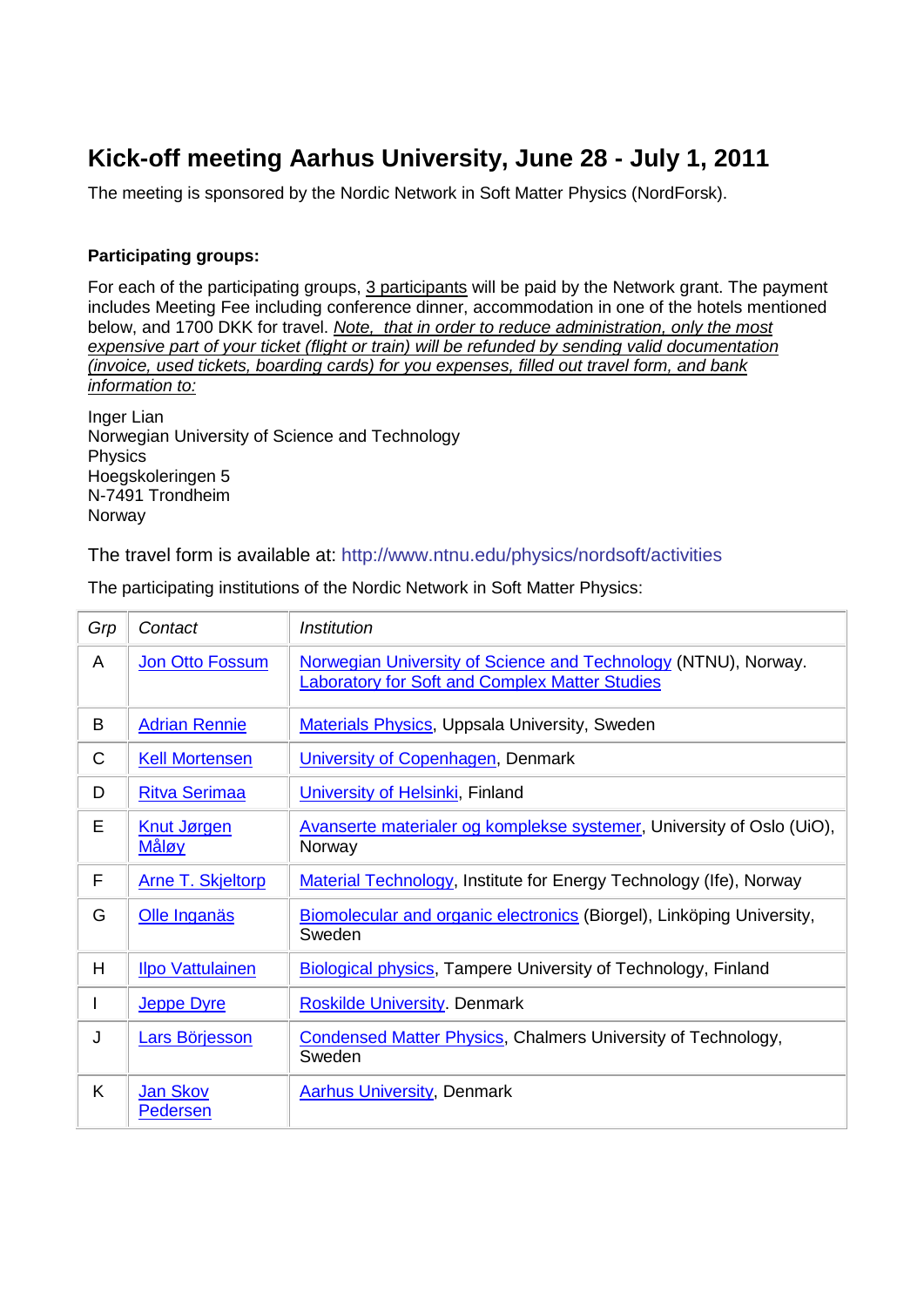## **Registration:** Workshop home page:

## [https://webshop.dpu.dk/NordSoft1\\_Kick-Off\\_Meeting\\_Aarhus\\_June\\_2011](https://webshop.dpu.dk/NordSoft1_Kick-Off_Meeting_Aarhus_June_2011)

Deadline May 28th.

#### **Additional participants:**

The participating groups as well as scientists that are not part of the network can participate by registering at the workshop home page:

[https://webshop.dpu.dk/NordSoft1\\_Kick-Off\\_Meeting\\_Aarhus\\_June\\_2011](https://webshop.dpu.dk/NordSoft1_Kick-Off_Meeting_Aarhus_June_2011)

and pay a registration fee of 1200 DKK when registering.

#### **Schedule:**

The meeting starts on June 28 at 12:30 by a lunch and ends on July 1 by a lunch (12:10-13:10). For further information:

#### <http://www.ntnu.edu/physics/nordsoft/activities>

|                 | Monday | Tuesday                      | Wednesday            | Thursday         | Friday           |
|-----------------|--------|------------------------------|----------------------|------------------|------------------|
| $9:00 - 9:40$   |        |                              | $40 \text{ min}$     | $40 \text{ min}$ | $40 \text{ min}$ |
| $9:40-10:10$    |        |                              | $30 \text{ min}$     | $30 \text{ min}$ | $30 \text{ min}$ |
| $10:10-10:40$   |        |                              | Coffee               | Coffee           | Coffee           |
| $10:40 - 11:10$ |        |                              | $30 \text{ min}$     | $30 \text{ min}$ | $40 \text{ min}$ |
| $11:10-11:40$   |        |                              | $30 \text{ min}$     | $30 \text{ min}$ | $30 \text{ min}$ |
| 11:40-12:10     |        |                              | $30 \text{ min}$     | $30 \text{ min}$ | $30 \text{ min}$ |
| $12:10-13:10$   |        |                              | Lunch                | Lunch            | Lunch            |
| 13:10-13:50     |        | $Lunch(12:30-13:30)$         | $40 \text{ min}$     | $40 \text{ min}$ |                  |
| 13:50-14:20     |        | $40 \text{ min} 13:30-14:10$ | $30 \text{ min}$     | $30 \text{ min}$ |                  |
| 14:20-14:50     |        | 30 min 14:10-14:40           | $30 \text{ min}$     | $30 \text{ min}$ |                  |
| $14:50 - 15:20$ |        | 30 min 14:40-15:10           | $40$ min 14:50-15:30 | $30 \text{ min}$ |                  |
| 15:20-15:50     |        | Coffee 15:10-15:40           | Coffee               | Coffee           |                  |
| 15:50-16:20     |        | $40 \text{ min}$ 15:40-16:20 | Poster session       | $30 \text{ min}$ |                  |
| 16:20-16:50     |        | 30 min 16:20-16:50           |                      | $30 \text{ min}$ |                  |
| 16:50-17:30     |        | 30 min 16:50-17:10           |                      | $40 \text{ min}$ |                  |
|                 |        | $40 \text{ min}$ 17:10-17:50 | <b>Ending 18:00</b>  |                  |                  |
| 18:30           |        |                              |                      | workshop dinner  |                  |

11 x 40 min invited

22 x 30 min contributing

#### **Presentations:**

The contact of each participating group will be asked to provide titles and speakers for 3 talks: One 40 min talk presenting the group and its activities and two 30 min talks on selected scientific topics. Additional contributions can also be submitted for presentation as posters. Contributions submitted by scientists that are not part of the network will also be presented as posters.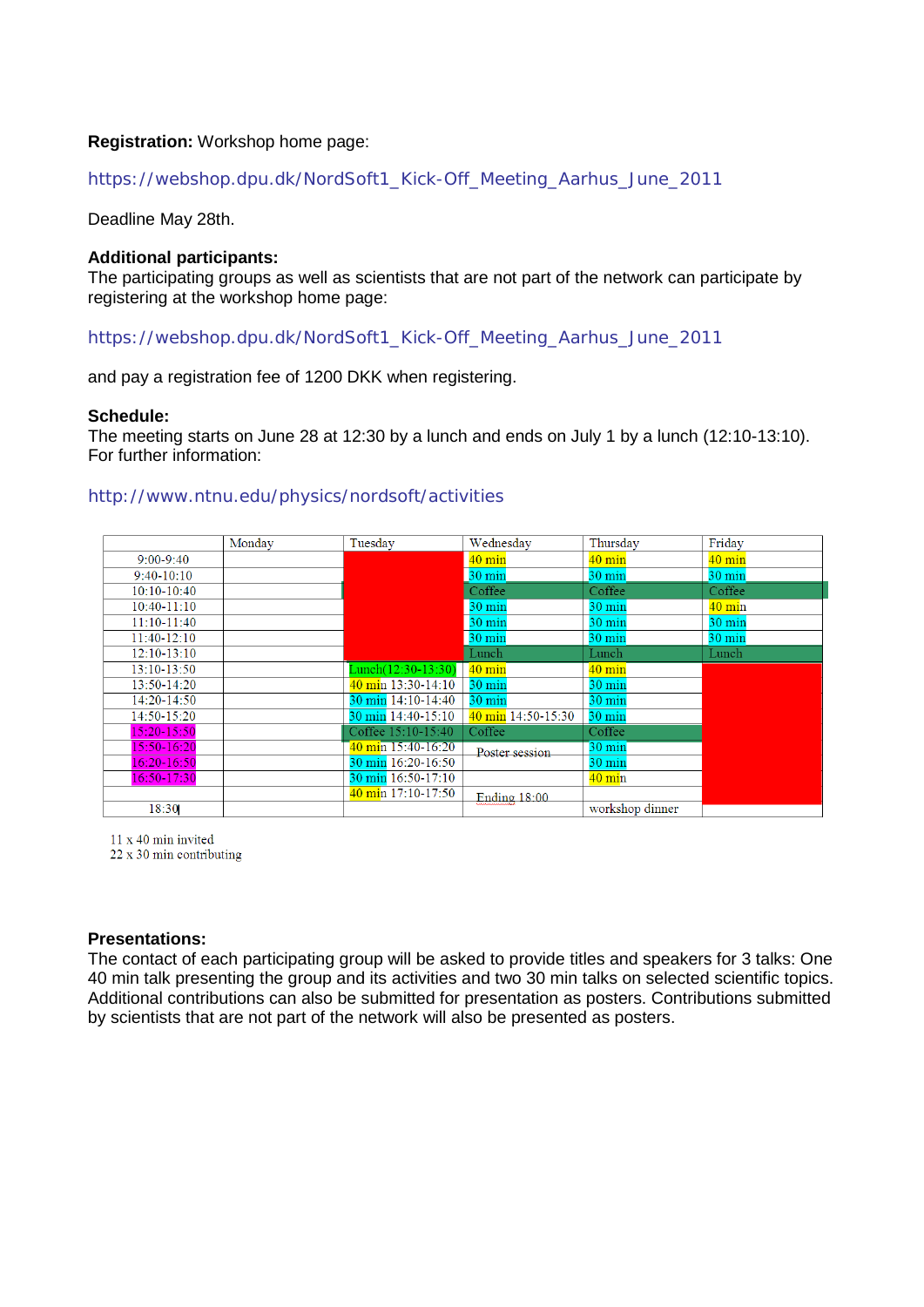## **Venue:**

The meeting takes place at Studenterhusfonden's meeting venue, Ndr. Ringgade 3, 8000 Aarhus C. The room for the main event is called 'Lokale 2' and its window section make out one end wall of the building. The venue is marked with a blue circle on figure 1.



Figure 1: Venue

#### **Hotel:**

*For participants to be paid by the network, the hotel will be paid directly by the network. However, all participants are responsible for guaranteeing the reservations and payment in case of late cancellation.* 

Participants not paid by the network will of course pay directly to the hotel.

Pre-reservations have been made at the CABINN Aarhus. Individual reservations shall be made directly to the hotel.

## CABINN

The cost of a room is  $\epsilon$ 85 per night for a single room.

*To get access the pre-reserved rooms, use phone or e-mail ([aarhus@cabinn.com](https://webmail.nfit.au.dk/horde/imp/message.php?mailbox=%2A%2Asearch_bhkhfqqypzwwg4k4ggsow&index=19210&thismailbox=INBOX##)) to make reservation. For those to be paid by the network it is of course also important that you book a prereserved room. Do not use the homepage of the hotel for booking, as the room will not be registered as a pre-reserved room of the network!* **When phoning or e-mailing the hotel, booking number '914 283' must be stated.**

Final reservation must be done no later than May 28.

This hotel is situated between the cathedral and the small river that runs through Aarhus.

Hotel contact information: Kannikegade 14, DK-8000 Aarhus C. Tel: +45 86 75 70 00. More information can be found at [www.cabinn.com.](http://www.cabinn.com/)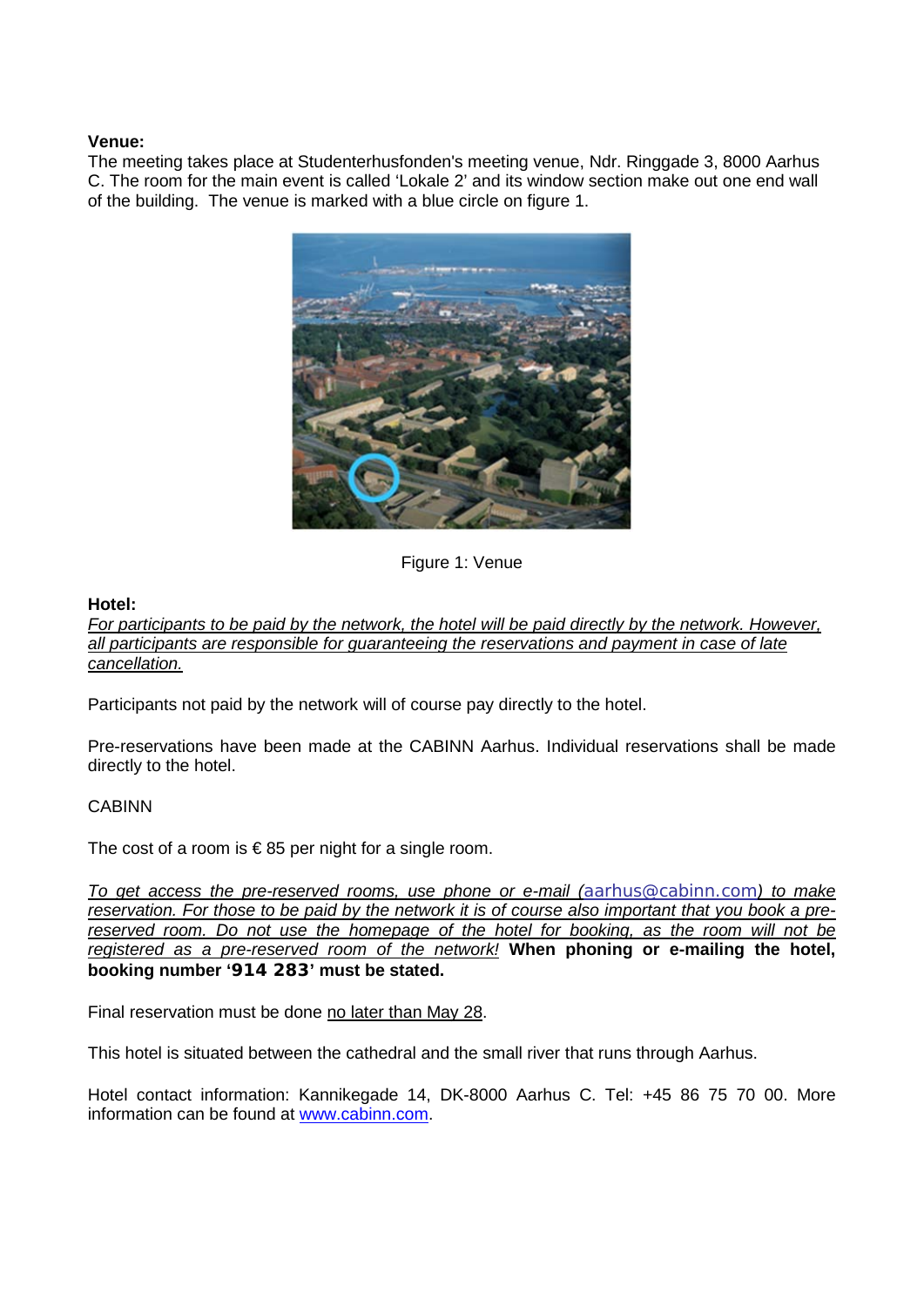# **Travel information**



Figure 2: Airports

# **Arrival at Aarhus Airport:**

Aarhus Airport is a minor airport with connections to London, Oslo, Stockholm, Göteborg and Copenhagen.

An airport bus will take you directly to the venue in 40 minutes – get off at the stop called v/Randersvej (see figure 3). If you miss the stop, see LOCAL TRANSPORTATION for how to get to the venue from the central station.

Tickets are sold on the airport bus. A one-way fare is about € 12. Norwegian Crowns, US Dollars, Pounds, Euros and major credit cards are accepted.

For more information see [www.aar.dk](http://www.aar.dk/), 'English', 'getting there', 'bus service'.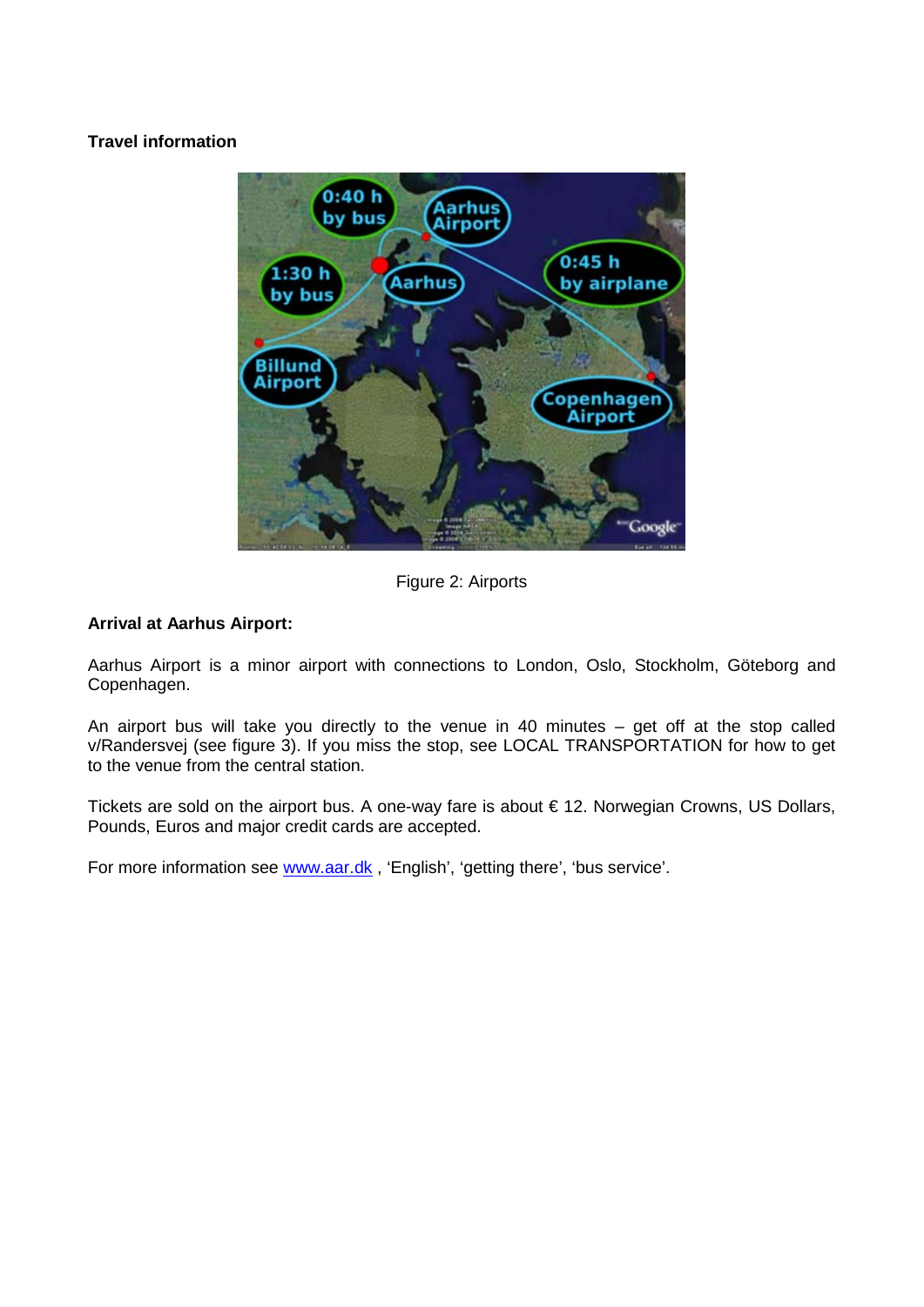

Figure 3: Aarhus airport bus stop

## **Arrival at Billund Airport:**

An airport bus will take you to the SAS Radisson Hotel in 1:30 hours.

Tickets are sold on the airport bus. A one-way fare is about  $\epsilon$  24. According to the webpage most 'common' currencies and 'selected' credit cards are accepted.

The SAS Radisson Hotel is situated at Margrethesplads 1, 8000 Aarhus C. Taxis should be available at the hotel. Otherwise the central station is five minutes' walk from the SAS Radisson. See LOCAL TRANSPORTATION on how to get to the venue from the central station.

For more information see [www.billund-airport.com](http://www.billund-airport.com/), 'English', 'To and from the airport', 'Airport and Public Buses'.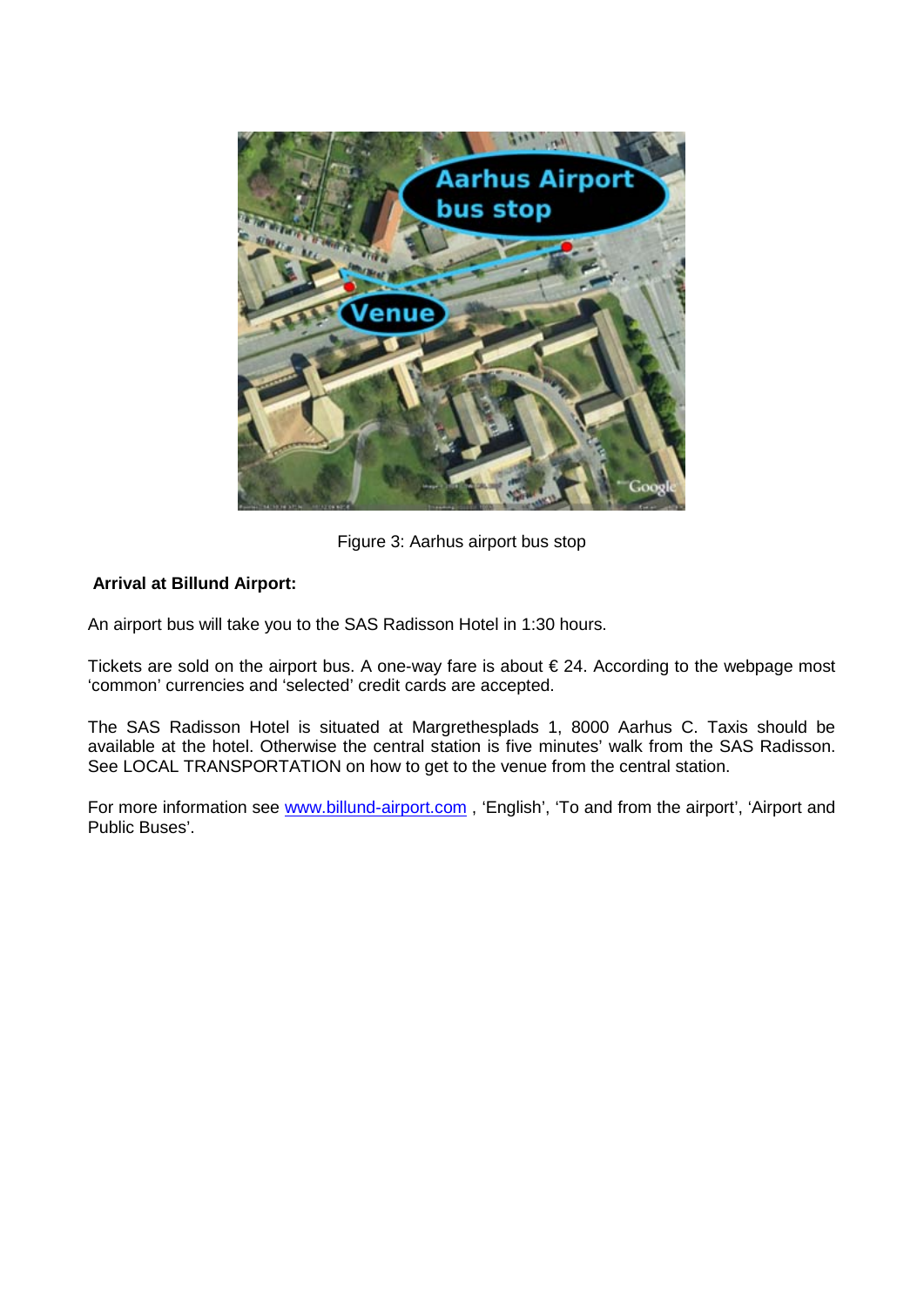## **Local transportation**



Figure 4: Central station square

Bus #17 has a stop right in front of the Scandic Plaza Aarhus on the same square where you find the central station. The bus runs every 30 minutes.

Attention! The right stop is on the same side of the road 'Park Allé' as the Scandic Hotel. Initially it points in the wrong direction relative to the venue. In the schedule the stop 'Universitetet' (which is where you want to go) should be found to the right of 'Banegårdspladsen' (which is where you are).

The stop 'Universitetet' is reached just after making a right turn and passing the 'Statsbiblioteket' which is the tall yellow building found in the lower right corner of figure 1.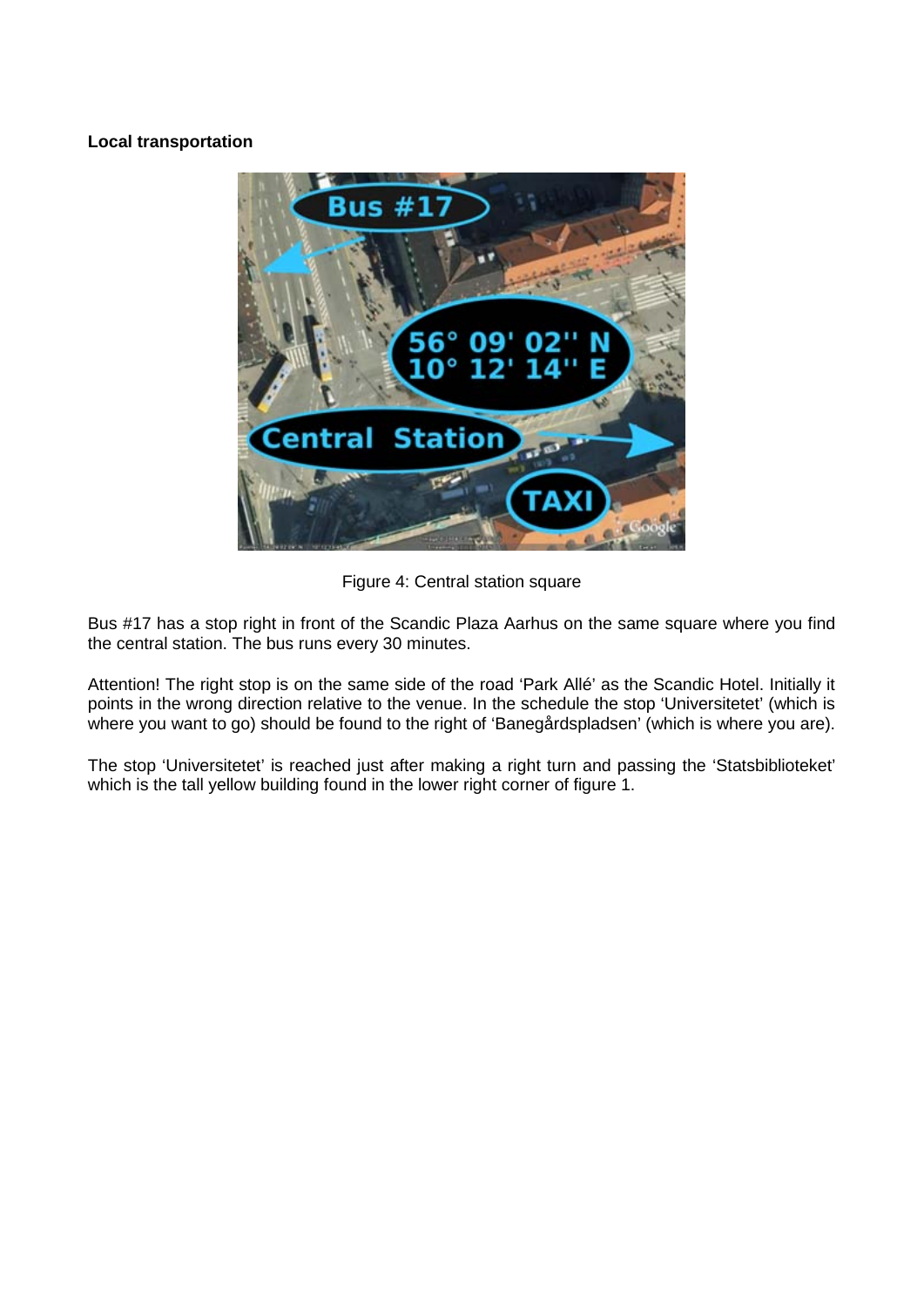

Figure 5: Venue & Bus #17 stop